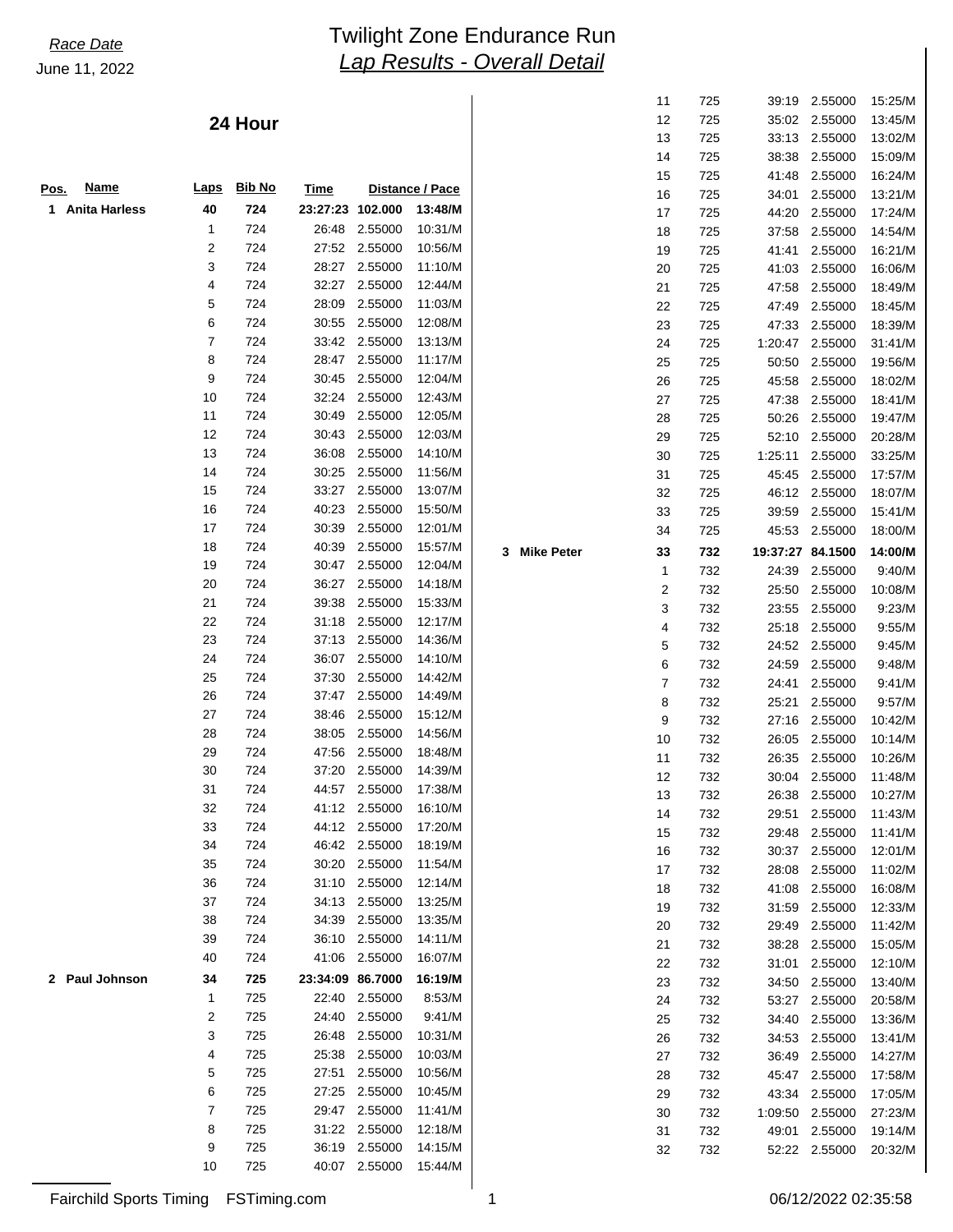### **24 Hour**

| Pos. | <u>Name</u>           | <b>Laps</b> | <b>Bib No</b> | <b>Time</b>      |                    | Distance / Pace    |                       |
|------|-----------------------|-------------|---------------|------------------|--------------------|--------------------|-----------------------|
| 3    | <b>Mike Peter</b>     | 33          | 732           | 19:37:27         | 84.1500            | 14:00/M            |                       |
|      |                       | 33          | 732           | 1:34:54          | 2.55000            | 37:13/M            |                       |
| 4    | <b>Chelle Zerka</b>   | 32          | 745           | 22:32:59 81.6000 |                    | 16:35/M            |                       |
|      |                       | 1           | 745           | 27:23            | 2.55000            | 10:45/M            |                       |
|      |                       | 2           | 745           | 29:03            | 2.55000            | 11:24/M            |                       |
|      |                       | 3           | 745           | 35:28            | 2.55000            | 13:55/M            |                       |
|      |                       | 4           | 745           | 29:12            | 2.55000            | 11:27/M            |                       |
|      |                       | 5           | 745           | 31:26            | 2.55000            | 12:20/M            |                       |
|      |                       | 6           | 745           | 30:44            | 2.55000            | 12:03/M            |                       |
|      |                       | 7           | 745           | 33:15            | 2.55000            | 13:03/M            |                       |
|      |                       | 8           | 745           | 37:31            | 2.55000            | 14:43/M            |                       |
|      |                       | 9           | 745           | 35.38            | 2.55000            | 13:58/M            | 6<br>Stephani         |
|      |                       | 10          | 745           | 38:31            | 2.55000            | 15:07/M            |                       |
|      |                       | 11          | 745           | 35:59            | 2.55000            | 14:07/M            |                       |
|      |                       | 12          | 745           | 36:48            | 2.55000            | 14:26/M            |                       |
|      |                       | 13          | 745           | 41:06            | 2.55000            | 16:07/M            |                       |
|      |                       | 14          | 745           | 38:26            | 2.55000            | 15:05/M            |                       |
|      |                       | 15          | 745           | 37:27            | 2.55000            | 14:41/M            |                       |
|      |                       | 16          | 745           | 54:33            | 2.55000            | 21:24/M            |                       |
|      |                       | 17          | 745           | 36:01            | 2.55000            | 14:08/M            |                       |
|      |                       | 18          | 745           | 43:39            | 2.55000            | 17:07/M            |                       |
|      |                       | 19          | 745           | 39:03            | 2.55000            | 15:19/M            |                       |
|      |                       | 20          | 745           | 40:28            | 2.55000            | 15:52/M            |                       |
|      |                       | 21          | 745           | 50:00            | 2.55000            | 19:37/M            |                       |
|      |                       | 22          | 745           | 43:58            | 2.55000            | 17:15/M            |                       |
|      |                       | 23          | 745           | 45:14            | 2.55000            | 17:45/M            |                       |
|      |                       | 24          | 745           | 55:38            | 2.55000            | 21:49/M            |                       |
|      |                       | 25          | 745           | 48:50            | 2.55000            | 19:09/M            |                       |
|      |                       | 26          | 745           | 54:44            | 2.55000            | 21:28/M            |                       |
|      |                       | 27          | 745           | 47:58            | 2.55000            | 18:49/M            |                       |
|      |                       | 28          | 745           | 53:49            | 2.55000            | 21:07/M            |                       |
|      |                       | 29          | 745           | 54:45            | 2.55000            | 21:29/M            |                       |
|      |                       | 30          | 745           | 1:07:30          | 2.55000            | 26:28/M            |                       |
|      |                       | 31          | 745           | 50:13            | 2.55000            | 19:42/M            |                       |
|      |                       | 32          | 745           | 48:23            | 2.55000            | 18:59/M            |                       |
| 5    | <b>Crystal Parker</b> | 32          | 731           | 23:33:30         | 81.6000            | 17:19/M            |                       |
|      |                       | 1           | 731           | 30:42            | 2.55000            | 12:03/M            |                       |
|      |                       | 2           | 731           | 37:36            | 2.55000            | 14:45/M            |                       |
|      |                       | 3           | 731           | 37:46            | 2.55000            | 14:49/M            |                       |
|      |                       | 4           | 731           | 36:55            | 2.55000            | 14:29/M            |                       |
|      |                       | 5           | 731           | 37:43            | 2.55000            | 14:48/M            |                       |
|      |                       | 6           | 731           | 37:34            | 2.55000            | 14:44/M            |                       |
|      |                       | 7           | 731           | 38:41            | 2.55000            | 15:10/M            |                       |
|      |                       | 8           | 731           | 38:26            | 2.55000            | 15:04/M            |                       |
|      |                       | 9           | 731           | 38:43            | 2.55000            | 15:11/M            | <b>Nicole Ba</b><br>7 |
|      |                       | 10          | 731           | 38:08            | 2.55000            | 14:57/M            |                       |
|      |                       | 11          | 731           | 39:35            | 2.55000            | 15:32/M            |                       |
|      |                       | 12          | 731           | 40:13            | 2.55000            | 15:47/M            |                       |
|      |                       | 13          | 731           | 38:05            | 2.55000            | 14:56/M            |                       |
|      |                       | 14<br>15    | 731<br>731    | 37:27<br>39:01   | 2.55000<br>2.55000 | 14:42/M<br>15:18/M |                       |
|      |                       |             |               |                  |                    |                    |                       |

|          | 16      | 731        | 39:44    | 2.55000 | 15:35/M            |
|----------|---------|------------|----------|---------|--------------------|
|          | 17      | 731        | 40:24    | 2.55000 | 15:51/M            |
|          | 18      | 731        | 43:29    | 2.55000 | 17:04/M            |
|          | 19      | 731        | 42:40    | 2.55000 | 16:44/M            |
|          | 20      | 731        | 45:19    | 2.55000 | 17:46/M            |
|          | 21      | 731        | 42:18    | 2.55000 | 16:35/M            |
|          | 22      | 731        | 44:14    | 2.55000 | 17:21/M            |
|          | 23      | 731        | 49:09    | 2.55000 | 19:17/M            |
|          | 24      | 731        | 50:56    | 2.55000 | 19:58/M            |
|          | 25      | 731        | 49:05    | 2.55000 | 19:15/M            |
|          | 26      | 731        | 56:13    | 2.55000 | 22:03/M            |
|          | 27      | 731        | 1:04:32  | 2.55000 | 25:19/M            |
|          | 28      | 731        | 55:39    | 2.55000 | 21:50/M            |
|          | 29      | 731        | 54:08    | 2.55000 | 21:14/M            |
|          | 30      | 731        | 56:59    | 2.55000 | 22:21/M            |
|          | 31      | 731        | 54:14    | 2.55000 | 21:16/M            |
|          | 32      | 731        | 57:35    | 2.55000 | 22:35/M            |
| ie Allen |         |            | 23:41:37 | 81.6000 | 17:25/M            |
|          | 32<br>1 | 709<br>709 | 27:54    | 2.55000 | 10:57/M            |
|          | 2       | 709        | 30:09    | 2.55000 | 11:50/M            |
|          | 3       |            |          |         |                    |
|          |         | 709        | 31:43    | 2.55000 | 12:26/M<br>12:26/M |
|          | 4       | 709        | 31:43    | 2.55000 |                    |
|          | 5       | 709        | 31:57    | 2.55000 | 12:32/M            |
|          | 6       | 709        | 31:22    | 2.55000 | 12:18/M            |
|          | 7       | 709        | 31:40    | 2.55000 | 12:25/M            |
|          | 8       | 709        | 32:50    | 2.55000 | 12:53/M            |
|          | 9       | 709        | 32:56    | 2.55000 | 12:55/M            |
|          | 10      | 709        | 33:34    | 2.55000 | 13:10/M            |
|          | 11      | 709        | 33:50    | 2.55000 | 13:16/M            |
|          | 12      | 709        | 35:03    | 2.55000 | 13:45/M            |
|          | 13      | 709        | 32:38    | 2.55000 | 12:48/M            |
|          | 14      | 709        | 34:02    | 2.55000 | 13:21/M            |
|          | 15      | 709        | 35:01    | 2.55000 | 13:44/M            |
|          | 16      | 709        | 34:42    | 2.55000 | 13:37/M            |
|          | 17      | 709        | 37:52    | 2.55000 | 14:51/M            |
|          | 18      | 709        | 42:07    | 2.55000 | 16:31/M            |
|          | 19      | 709        | 1:13:42  | 2.55000 | 28:54/M            |
|          | 20      | 709        | 34:45    | 2.55000 | 13:38/M            |
|          | 21      | 709        | 37:23    | 2.55000 | 14:40/M            |
|          | 22      | 709        | 41:43    | 2.55000 | 16:22/M            |
|          | 23      | 709        | 1:14:36  | 2.55000 | 29:15/M            |
|          | 24      | 709        | 52:19    | 2.55000 | 20:31/M            |
|          | 25      | 709        | 1:05:24  | 2.55000 | 25:39/M            |
|          | 26      | 709        | 3:19:40  | 2.55000 | 78:18/M            |
|          | 27      | 709        | 44:42    | 2.55000 | 17:32/M            |
|          | 28      | 709        | 43:20    | 2.55000 | 17:00/M            |
|          | 29      | 709        | 43:50    | 2.55000 | 17:11/M            |
|          | 30      | 709        | 39:54    | 2.55000 | 15:39/M            |
|          | 31      | 709        | 34:50    | 2.55000 | 13:40/M            |
|          | 32      | 709        | 34:08    | 2.55000 | 13:23/M            |
| arcellos | 29      | 710        | 23:30:59 | 73.9500 | 19:05/M            |
|          | 1       | 710        | 25:22    | 2.55000 | 9:57/M             |
|          | 2       | 710        | 25:58    | 2.55000 | 10:11/M            |
|          | 3       | 710        | 27:04    | 2.55000 | 10:37/M            |
|          | 4       | 710        | 26:57    | 2.55000 | 10:34/M            |
|          | 5       | 710        | 30:17    | 2.55000 | 11:53/M            |
|          | 6       | 710        | 32:28    | 2.55000 | 12:44/M            |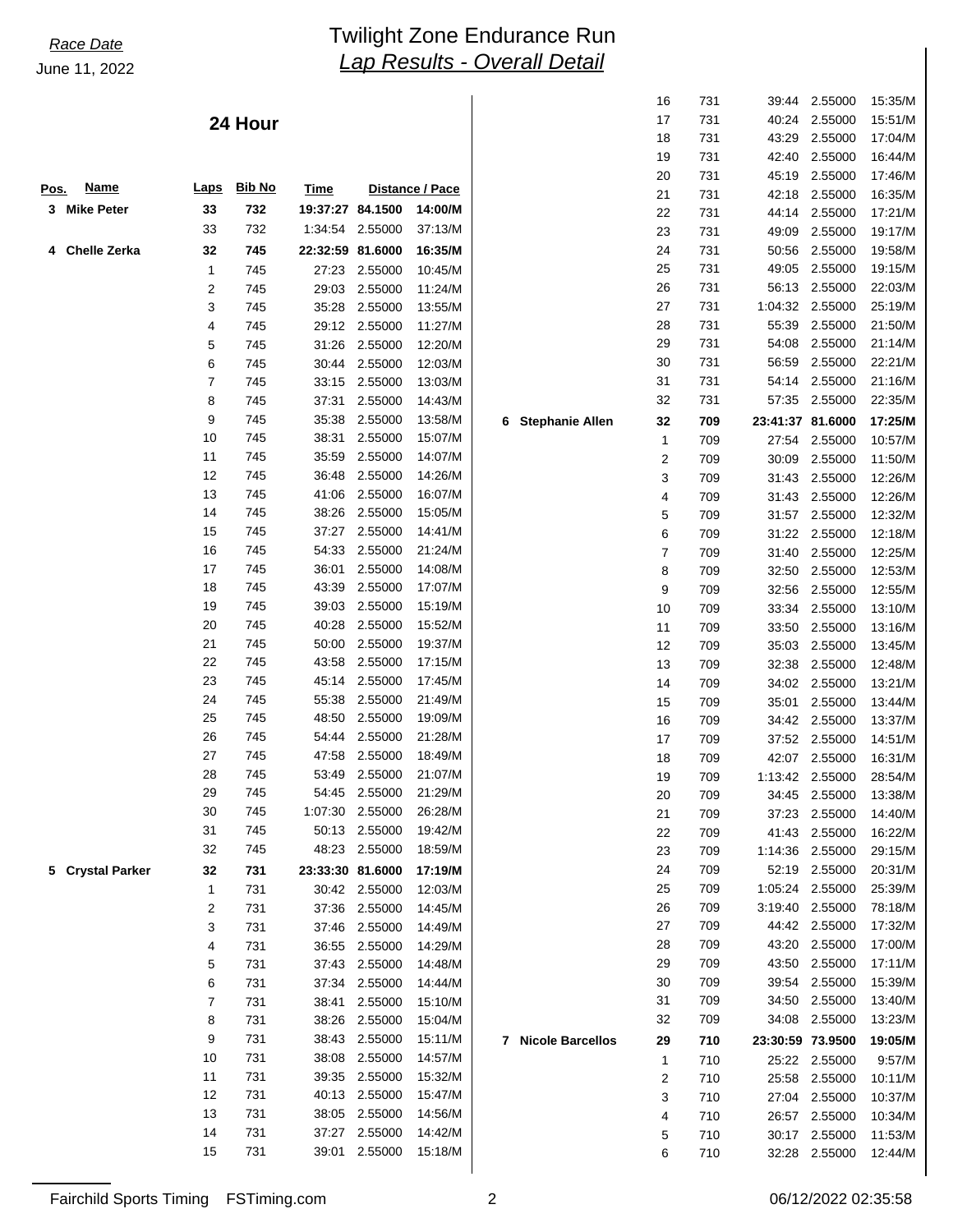|                              |                |               |                  |                 |                 | 9 | <b>Dave Williams</b>  | 25           | 744 | 21:29:52 63.7500 |                 | 20:14/M |
|------------------------------|----------------|---------------|------------------|-----------------|-----------------|---|-----------------------|--------------|-----|------------------|-----------------|---------|
|                              |                | 24 Hour       |                  |                 |                 |   |                       | 1            | 744 |                  | 27:12 2.55000   | 10:40/M |
|                              |                |               |                  |                 |                 |   |                       | 2            | 744 |                  | 27:37 2.55000   | 10:50/M |
|                              |                |               |                  |                 |                 |   |                       | 3            | 744 |                  | 28:37 2.55000   | 11:13/M |
|                              |                |               |                  |                 |                 |   |                       | 4            | 744 | 31:40            | 2.55000         | 12:25/M |
| <b>Name</b><br><u>Pos.</u>   | <u>Laps</u>    | <b>Bib No</b> | <b>Time</b>      |                 | Distance / Pace |   |                       | 5            | 744 | 30:41            | 2.55000         | 12:02/M |
| 7 Nicole Barcellos           | 29             | 710           | 23:30:59 73.9500 |                 | 19:05/M         |   |                       | 6            | 744 | 39:49            | 2.55000         | 15:37/M |
|                              | 7              | 710           |                  | 35:54 2.55000   | 14:05/M         |   |                       | 7            | 744 | 33:28            | 2.55000         | 13:08/M |
|                              | 8              | 710           |                  | 39:40 2.55000   | 15:33/M         |   |                       | 8            | 744 | 34:35            | 2.55000         | 13:34/M |
|                              | 9              | 710           | 1:04:33          | 2.55000         | 25:19/M         |   |                       | 9            | 744 | 44:27            | 2.55000         | 17:26/M |
|                              | 10             | 710           | 43:11            | 2.55000         | 16:56/M         |   |                       | 10           | 744 | 42:08            | 2.55000         | 16:31/M |
|                              | 11             | 710           | 39:51            | 2.55000         | 15:38/M         |   |                       | 11           | 744 | 36:14            | 2.55000         | 14:13/M |
|                              | 12             | 710           |                  | 43:44 2.55000   | 17:09/M         |   |                       | 12           | 744 | 43:26            | 2.55000         | 17:02/M |
|                              | 13             | 710           | 51:25            | 2.55000         | 20:10/M         |   |                       | 13           | 744 | 51:09            | 2.55000         | 20:04/M |
|                              | 14             | 710           | 45:20            | 2.55000         | 17:47/M         |   |                       | 14           | 744 | 41:23            | 2.55000         | 16:14/M |
|                              | 15             | 710           | 1:21:48          | 2.55000         | 32:05/M         |   |                       | 15           | 744 |                  | 1:38:57 2.55000 | 38:48/M |
|                              | 16             | 710           |                  | 45:42 2.55000   | 17:55/M         |   |                       | 16           | 744 | 38:53            | 2.55000         | 15:15/M |
|                              | 17             | 710           |                  | 44:18 2.55000   | 17:23/M         |   |                       | 17           | 744 | 46:41            | 2.55000         | 18:19/M |
|                              | 18             | 710           |                  | 48:49 2.55000   | 19:09/M         |   |                       | 18           | 744 |                  | 3:00:43 2.55000 | 70:52/M |
|                              | 19             | 710           | 1:19:55          | 2.55000         | 31:20/M         |   |                       | 19           | 744 | 53:28            | 2.55000         | 20:58/M |
|                              | 20             | 710           |                  | 53:24 2.55000   | 20:57/M         |   |                       | 20           | 744 |                  | 1:00:17 2.55000 | 23:39/M |
|                              | 21             | 710           |                  | 58:58 2.55000   | 23:07/M         |   |                       | 21           | 744 |                  | 1:09:17 2.55000 | 27:10/M |
|                              | 22             | 710           | 1:01:30          | 2.55000         | 24:07/M         |   |                       | 22           | 744 | 1:01:41          | 2.55000         | 24:11/M |
|                              | 23             | 710           | 1:06:59          | 2.55000         | 26:16/M         |   |                       | 23           | 744 | 1:03:41          | 2.55000         | 24:58/M |
|                              | 24             | 710           |                  | 1:22:16 2.55000 | 32:16/M         |   |                       | 24           | 744 | 49:04            | 2.55000         | 19:15/M |
|                              | 25             | 710           |                  | 48:57 2.55000   | 19:12/M         |   |                       | 25           | 744 | 54:35            | 2.55000         | 21:24/M |
|                              | 26             | 710           | 51:59            | 2.55000         | 20:23/M         |   | 10 Sarah Keesling     | 25           | 726 | 22:14:36 63.7500 |                 | 20:56/M |
|                              | 27             | 710           |                  | 1:06:46 2.55000 | 26:11/M         |   |                       | $\mathbf{1}$ | 726 | 26:49            | 2.55000         | 10:31/M |
|                              | 28             | 710           |                  | 40:02 2.55000   | 15:42/M         |   |                       | 2            | 726 | 27:51            | 2.55000         | 10:55/M |
|                              | 29             | 710           |                  | 47:37 2.55000   | 18:41/M         |   |                       | 3            | 726 | 28:27            | 2.55000         | 11:10/M |
| <b>Lauren Trevaskis</b><br>8 | 26             | 739           | 19:13:23 66.3000 |                 | 17:24/M         |   |                       | 4            | 726 | 36:55            | 2.55000         | 14:29/M |
|                              | 1              | 739           |                  | 29:24 2.55000   | 11:32/M         |   |                       | 5            | 726 |                  | 30:22 2.55000   | 11:55/M |
|                              | $\overline{c}$ | 739           |                  | 27:31 2.55000   | 10:48/M         |   |                       | 6            | 726 | 36:28            | 2.55000         | 14:18/M |
|                              | 3              | 739           |                  | 29:47 2.55000   | 11:41/M         |   |                       | 7            | 726 | 40:29            | 2.55000         | 15:53/M |
|                              | 4              | 739           |                  | 31:51 2.55000   | 12:29/M         |   |                       | 8            | 726 | 40:30            | 2.55000         | 15:53/M |
|                              | 5              | 739           |                  | 34:19 2.55000   | 13:28/M         |   |                       | 9            | 726 |                  | 1:01:19 2.55000 | 24:03/M |
|                              | 6              | 739           |                  | 38:00 2.55000   | 14:54/M         |   |                       | 10           | 726 |                  | 1:11:12 2.55000 | 27:55/M |
|                              | 7              | 739           |                  | 36:57 2.55000   | 14:29/M         |   |                       | 11           | 726 |                  | 1:01:23 2.55000 | 24:05/M |
|                              | 8              | 739           |                  | 32:13 2.55000   | 12:38/M         |   |                       | 12           | 726 |                  | 40:25 2.55000   | 15:51/M |
|                              | 9              | 739           |                  | 46:31 2.55000   | 18:15/M         |   |                       | 13           | 726 |                  | 1:11:19 2.55000 | 27:58/M |
|                              | 10             | 739           |                  | 45:01 2.55000   | 17:39/M         |   |                       | 14           | 726 |                  | 1:56:54 2.55000 | 45:51/M |
|                              | 11             | 739           |                  | 32:46 2.55000   | 12:51/M         |   |                       | 15           | 726 |                  | 58:30 2.55000   | 22:57/M |
|                              | 12             | 739           |                  | 49:47 2.55000   | 19:31/M         |   |                       | 16           | 726 |                  | 36:07 2.55000   | 14:10/M |
|                              | 13             | 739           |                  | 33:36 2.55000   | 13:11/M         |   |                       | 17           | 726 |                  | 1:33:45 2.55000 | 36:46/M |
|                              | 14             | 739           |                  | 1:51:43 2.55000 | 43:49/M         |   |                       | 18           | 726 |                  | 1:00:17 2.55000 | 23:39/M |
|                              | 15             | 739           |                  | 35:57 2.55000   | 14:06/M         |   |                       | 19           | 726 |                  | 55:38 2.55000   | 21:49/M |
|                              | 16             | 739           |                  | 38:52 2.55000   | 15:15/M         |   |                       | 20           | 726 | 48:01            | 2.55000         | 18:50/M |
|                              | 17             | 739           |                  | 51:47 2.55000   | 20:19/M         |   |                       | 21           | 726 | 1:08:01          | 2.55000         | 26:40/M |
|                              | 18             | 739           |                  | 35:51 2.55000   | 14:04/M         |   |                       | 22           | 726 |                  | 1:09:26 2.55000 | 27:14/M |
|                              | 19             | 739           |                  | 51:29 2.55000   | 20:12/M         |   |                       | 23           | 726 |                  | 1:02:55 2.55000 | 24:40/M |
|                              | 20             | 739           |                  | 51:33 2.55000   | 20:13/M         |   |                       | 24           | 726 |                  | 45:08 2.55000   | 17:42/M |
|                              | 21             | 739           |                  | 52:07 2.55000   | 20:27/M         |   |                       | 25           | 726 |                  | 46:12 2.55000   | 18:07/M |
|                              | 22             | 739           |                  | 50:19 2.55000   | 19:44/M         |   | 11 Joshua Halberstadt | 25           | 784 | 22:29:31 63.7500 |                 | 21:10/M |
|                              | 23             | 739           |                  | 51:03 2.55000   | 20:01/M         |   |                       | 1            | 784 |                  | 25:58 2.55000   | 10:11/M |
|                              | 24             | 739           |                  | 45:35 2.55000   | 17:53/M         |   |                       | 2            | 784 |                  | 27:28 2.55000   | 10:47/M |
|                              | 25             | 739           |                  | 46:29 2.55000   | 18:14/M         |   |                       | 3            | 784 |                  | 26:59 2.55000   | 10:35/M |
|                              | 26             | 739           |                  | 1:02:42 2.55000 | 24:35/M         |   |                       | 4            | 784 |                  | 29:03 2.55000   | 11:24/M |
|                              |                |               |                  |                 |                 |   |                       |              |     |                  |                 |         |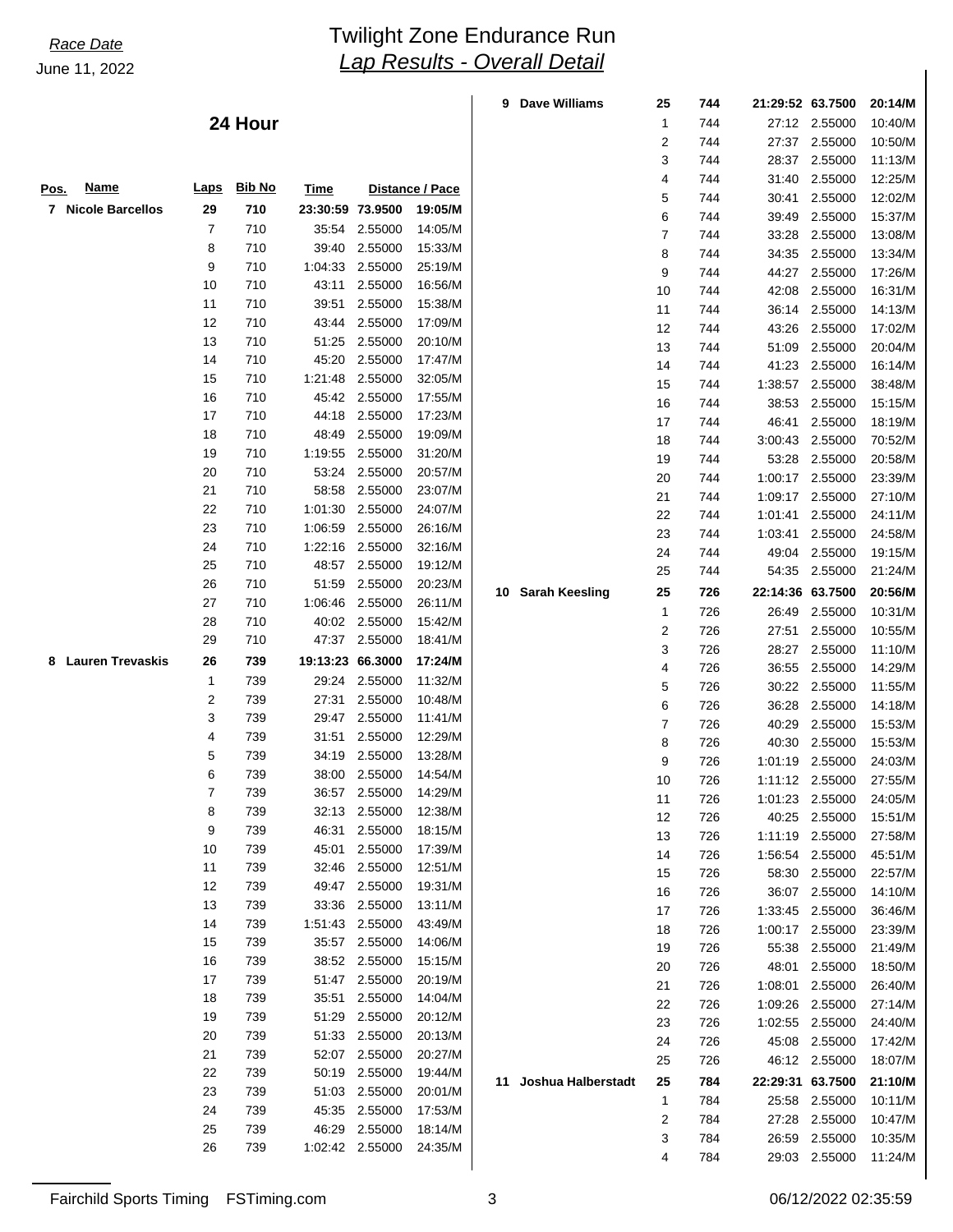### **24 Hour**

|             |                       |              |               |                  |                                    |                    |                     | 5                | 735 | 40:10            | 2.55000         | 15:45/M |
|-------------|-----------------------|--------------|---------------|------------------|------------------------------------|--------------------|---------------------|------------------|-----|------------------|-----------------|---------|
|             |                       |              |               |                  |                                    |                    |                     | 6                | 735 | 45:46            | 2.55000         | 17:57/M |
|             |                       |              |               |                  |                                    |                    |                     | $\overline{7}$   | 735 |                  | 47:15 2.55000   | 18:32/M |
| <u>Pos.</u> | <b>Name</b>           | <b>Laps</b>  | <b>Bib No</b> | Time             |                                    | Distance / Pace    |                     | 8                | 735 | 57:16            | 2.55000         | 22:28/M |
|             | 11 Joshua Halberstadt | 25           | 784           | 22:29:31 63.7500 |                                    | 21:10/M            |                     | 9                | 735 | 59.59            | 2.55000         | 23:32/M |
|             |                       | 5            | 784           |                  | 32:01 2.55000                      | 12:34/M            |                     | 10               | 735 |                  | 1:02:02 2.55000 | 24:20/M |
|             |                       | 6            | 784           |                  | 31:07 2.55000                      | 12:12/M            |                     | 11               | 735 | 1:02:50          | 2.55000         | 24:39/M |
|             |                       | 7            | 784           |                  | 34:02 2.55000                      | 13:21/M            |                     | 12               | 735 | 1:05:29          | 2.55000         | 25:41/M |
|             |                       | 8            | 784           |                  | 37:23 2.55000                      | 14:40/M            |                     | 13               | 735 |                  | 1:01:48 2.55000 | 24:14/M |
|             |                       | 9            | 784           |                  | 40:57 2.55000                      | 16:04/M            |                     | 14               | 735 |                  | 1:00:12 2.55000 | 23:37/M |
|             |                       | 10           | 784           |                  | 38:07 2.55000                      | 14:57/M            |                     | 15               | 735 |                  | 1:04:17 2.55000 | 25:13/M |
|             |                       | 11           | 784           |                  | 1:00:08 2.55000                    | 23:35/M            |                     | 16               | 735 |                  | 1:13:36 2.55000 | 28:52/M |
|             |                       | 12           | 784           |                  | 39:50 2.55000                      | 15:38/M            |                     | 17               | 735 | 2:32:10          | 2.55000         | 59:41/M |
|             |                       | 13           | 784           |                  | 53:55 2.55000                      | 21:09/M            |                     | 18               | 735 | 55:39            | 2.55000         | 21:50/M |
|             |                       | 14           | 784           |                  | 48:36 2.55000                      | 19:04/M            |                     | 19               | 735 | 1:05:41          | 2.55000         | 25:46/M |
|             |                       | 15           | 784           |                  | 53:20 2.55000                      | 20:55/M            |                     | 20               | 735 | 1:03:57          | 2.55000         | 25:05/M |
|             |                       | 16           | 784           |                  | 59:10 2.55000                      | 23:12/M            |                     | 21               | 735 | 57:10            | 2.55000         | 22:25/M |
|             |                       | 17           | 784           |                  | 1:14:29 2.55000                    | 29:13/M            |                     | 22               | 735 |                  | 1:06:02 2.55000 | 25:54/M |
|             |                       | 18           | 784           |                  | 1:00:17 2.55000                    | 23:39/M            |                     | 23               | 735 |                  | 47:15 2.55000   | 18:32/M |
|             |                       | 19           | 784           |                  | 50:15 2.55000                      | 19:42/M            |                     | 24               | 735 |                  | 48:44 2.55000   | 19:07/M |
|             |                       | 20           | 784           |                  | 48:51 2.55000                      | 19:10/M            |                     | 25               | 735 |                  | 30:46 2.55000   | 12:04/M |
|             |                       | 21           | 784           |                  | 2:14:36 2.55000                    | 52:47/M            | 14 Joseph Frost     | 22               | 720 | 18:30:53 56.1000 |                 | 19:48/M |
|             |                       | 22           | 784           |                  | 56:45 2.55000                      | 22:16/M            |                     | 1                | 720 |                  | 26:46 2.55000   | 10:30/M |
|             |                       | 23           | 784           |                  | 1:28:30 2.55000                    | 34:43/M            |                     | $\boldsymbol{2}$ | 720 |                  | 27:52 2.55000   | 10:56/M |
|             |                       | 24           | 784           |                  | 1:18:53 2.55000                    | 30:56/M            |                     | 3                | 720 | 28:28            | 2.55000         | 11:10/M |
|             |                       | 25           | 784           |                  | 1:58:37 2.55000                    | 46:31/M            |                     | 4                | 720 |                  | 32:27 2.55000   | 12:44/M |
|             | 12 Bryce Hamilton     | 25           | 723           | 22:32:20 63.7500 |                                    | 21:13/M            |                     | 5                | 720 | 25:55            | 2.55000         | 10:10/M |
|             |                       | 1            | 723           |                  | 30:54 2.55000                      | 12:07/M            |                     | 6                | 720 |                  | 33:13 2.55000   | 13:02/M |
|             |                       | 2            | 723           |                  | 31:42 2.55000                      | 12:26/M            |                     | $\overline{7}$   | 720 | 34:50            | 2.55000         | 13:40/M |
|             |                       | 3            | 723           |                  | 32:34 2.55000                      | 12:47/M            |                     | 8                | 720 | 35:19            | 2.55000         | 13:51/M |
|             |                       | 4            | 723           |                  | 33:37 2.55000                      | 13:11/M            |                     | 9                | 720 | 35:59            | 2.55000         | 14:07/M |
|             |                       | 5            | 723           | 34:54            | 2.55000                            | 13:41/M            |                     | 10               | 720 |                  | 38:07 2.55000   | 14:57/M |
|             |                       | 6            | 723           |                  | 37:54 2.55000                      | 14:52/M            |                     | 11               | 720 | 52:01            | 2.55000         | 20:24/M |
|             |                       | 7            | 723           | 38:40            | 2.55000                            | 15:10/M            |                     | 12               | 720 |                  | 55:43 2.55000   | 21:51/M |
|             |                       | 8            | 723           |                  | 40:24 2.55000                      | 15:51/M            |                     | 13               | 720 |                  | 56:32 2.55000   | 22:10/M |
|             |                       | 9            | 723           |                  | 42:16 2.55000                      | 16:35/M            |                     | 14               | 720 |                  | 41:33 2.55000   | 16:18/M |
|             |                       | 10           | 723           | 47:01            | 2.55000                            | 18:26/M            |                     | 15               | 720 |                  | 49:48 2.55000   | 19:32/M |
|             |                       | 11           | 723           | 50:51            | 2.55000                            | 19:57/M            |                     | 16               | 720 |                  | 56:28 2.55000   | 22:09/M |
|             |                       | 12           | 723           |                  | 56:14 2.55000                      | 22:04/M            |                     | 17               | 720 |                  | 59:23 2.55000   | 23:17/M |
|             |                       | 13           | 723           |                  | 52:23 2.55000                      | 20:33/M            |                     | 18               | 720 |                  | 1:06:08 2.55000 | 25:56/M |
|             |                       | 14           | 723           |                  | 57:11 2.55000                      | 22:26/M            |                     | 19               | 720 |                  | 49:17 2.55000   | 19:20/M |
|             |                       | 15           | 723           |                  | 51:34 2.55000                      | 20:13/M            |                     | 20               | 720 |                  | 1:13:00 2.55000 | 28:38/M |
|             |                       | 16           | 723           |                  | 54:45 2.55000                      | 21:29/M            |                     | 21               | 720 |                  | 3:06:43 2.55000 | 73:14/M |
|             |                       | 17           | 723           |                  | 1:21:33 2.55000                    | 31:59/M            |                     | 22               | 720 |                  | 45:12 2.55000   | 17:44/M |
|             |                       | 18           | 723           |                  | 1:04:27 2.55000                    | 25:17/M            |                     |                  |     |                  |                 |         |
|             |                       | 19           | 723           |                  | 1:22:40 2.55000                    | 32:25/M            | 15 Scott Cunningham | 20               | 715 |                  | 9:57:05 51.0000 | 11:42/M |
|             |                       | 20           | 723           |                  | 1:10:28 2.55000                    | 27:38/M            |                     | $\mathbf{1}$     | 715 |                  | 23:34 2.55000   | 9:15/M  |
|             |                       | 21           | 723           |                  | 1:08:02 2.55000                    | 26:41/M            |                     | $\overline{2}$   | 715 |                  | 23:14 2.55000   | 9:07/M  |
|             |                       | 22           | 723           |                  | 1:13:55 2.55000                    | 28:59/M            |                     | 3                | 715 |                  | 23:30 2.55000   | 9:13/M  |
|             |                       | 23           |               |                  |                                    |                    |                     | 4                | 715 |                  | 23:06 2.55000   | 9:04/M  |
|             |                       | 24           | 723<br>723    |                  | 1:07:41 2.55000<br>1:15:39 2.55000 | 26:33/M<br>29:40/M |                     | 5                | 715 |                  | 23:07 2.55000   | 9:04/M  |
|             |                       |              |               |                  |                                    |                    |                     | 6                | 715 |                  | 24:36 2.55000   | 9:39/M  |
|             |                       | 25           | 723           |                  | 1:14:51 2.55000                    | 29:21/M            |                     | $\overline{7}$   | 715 |                  | 23:41 2.55000   | 9:17/M  |
|             | 13 Elizabeth Russ     | 25           | 735           | 23:52:43 63.7500 |                                    | 22:28/M            |                     | 8                | 715 |                  | 26:14 2.55000   | 10:17/M |
|             |                       | $\mathbf{1}$ | 735           |                  | 30:04 2.55000                      | 11:48/M            |                     | 9                | 715 |                  | 27:13 2.55000   | 10:41/M |
|             |                       | 2            | 735           |                  | 35:56 2.55000                      | 14:06/M            |                     | 10               | 715 |                  | 27:51 2.55000   | 10:56/M |
|             |                       |              |               |                  |                                    |                    |                     |                  |     |                  |                 |         |

 3 735 37:06 2.55000 14:33/M 4 735 41:19 2.55000 16:12/M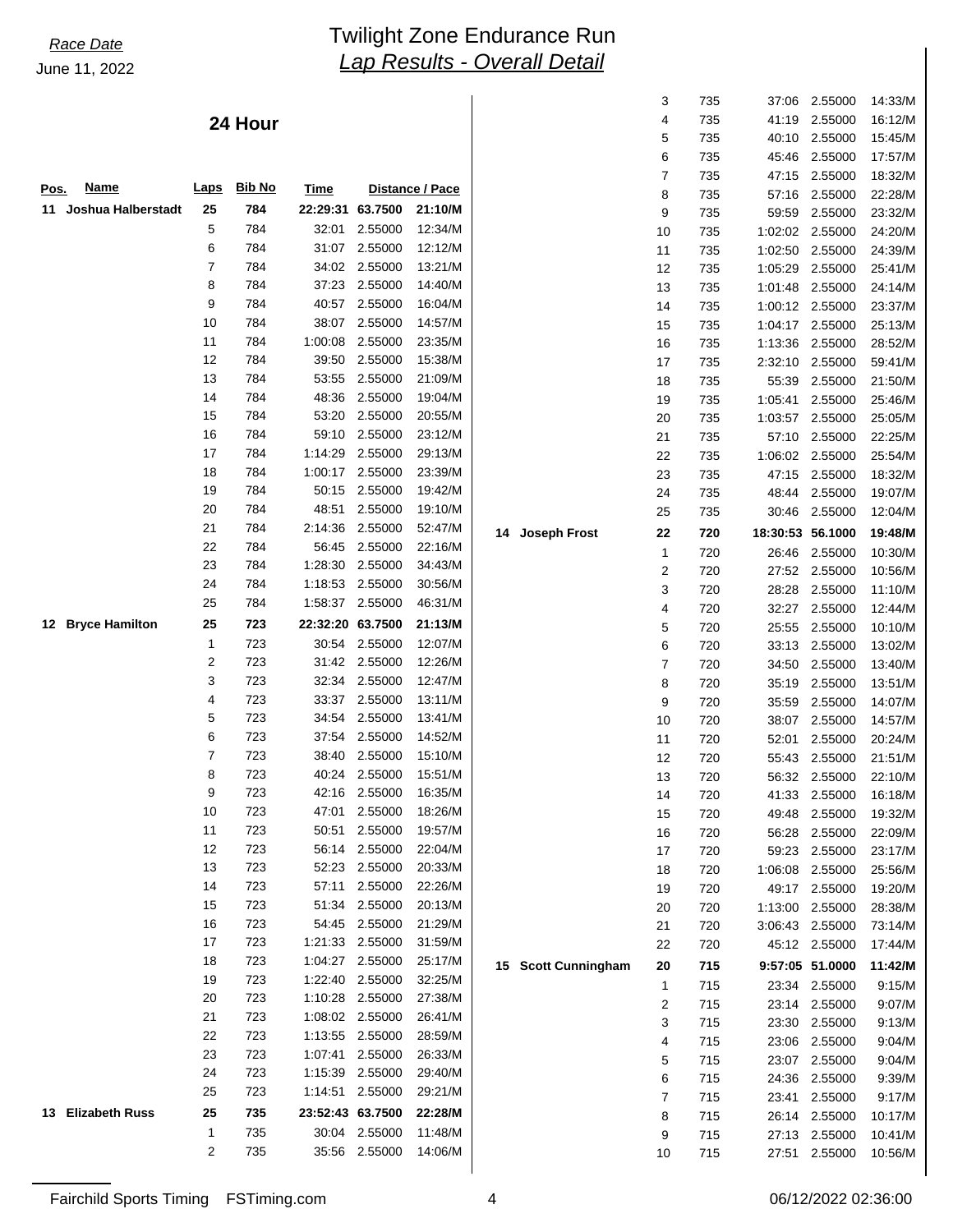|      |                     |             |               |                  |                 |                 |                      | 19 | 736 | 1:14:38          | 2.55000         | 29:16/M |
|------|---------------------|-------------|---------------|------------------|-----------------|-----------------|----------------------|----|-----|------------------|-----------------|---------|
|      |                     |             | 24 Hour       |                  |                 |                 |                      | 20 | 736 |                  | 1:13:22 2.55000 | 28:46/M |
|      |                     |             |               |                  |                 |                 | 18 Sunnie Foune      | 20 | 718 | 17:45:50 51.0000 |                 | 20:54/M |
|      |                     |             |               |                  |                 |                 |                      | 1  | 718 | 30:59            | 2.55000         | 12:09/M |
|      | <b>Name</b>         |             | <b>Bib No</b> |                  |                 |                 |                      | 2  | 718 | 45:52            | 2.55000         | 17:59/M |
| Pos. |                     | <b>Laps</b> |               | <b>Time</b>      |                 | Distance / Pace |                      | 3  | 718 | 38:04            | 2.55000         | 14:56/M |
|      | 15 Scott Cunningham | 20          | 715           |                  | 9:57:05 51.0000 | 11:42/M         |                      | 4  | 718 | 39:42            | 2.55000         | 15:34/M |
|      |                     | 11          | 715           |                  | 33:15 2.55000   | 13:03/M         |                      | 5  | 718 | 55:18            | 2.55000         | 21:41/M |
|      |                     | 12          | 715           |                  | 25:23 2.55000   | 9:58/M          |                      | 6  | 718 | 52:20            | 2.55000         | 20:31/M |
|      |                     | 13          | 715           | 27:11            | 2.55000         | 10:40/M         |                      | 7  | 718 | 57:13            | 2.55000         | 22:26/M |
|      |                     | 14          | 715           |                  | 30:22 2.55000   | 11:55/M         |                      | 8  | 718 | 40:28            | 2.55000         | 15:52/M |
|      |                     | 15          | 715           |                  | 37:54 2.55000   | 14:52/M         |                      | 9  | 718 | 50:57            | 2.55000         | 19:59/M |
|      |                     | 16          | 715           |                  | 44:19 2.55000   | 17:23/M         |                      | 10 | 718 | 1:03:39          | 2.55000         | 24:58/M |
|      |                     | 17          | 715           |                  | 36:06 2.55000   | 14:10/M         |                      | 11 | 718 | 44:45            | 2.55000         | 17:33/M |
|      |                     | 18          | 715           | 34:01            | 2.55000         | 13:21/M         |                      | 12 | 718 | 51:19            | 2.55000         | 20:08/M |
|      |                     | 19          | 715           | 36:46            | 2.55000         | 14:25/M         |                      | 13 | 718 | 1:36:32          | 2.55000         | 37:52/M |
|      |                     | 20          | 715           |                  | 45:32 2.55000   | 17:51/M         |                      | 14 | 718 | 49:10            | 2.55000         | 19:17/M |
|      | 16 Andrew Nguyen    | 20          | 730           | 14:52:50 51.0000 |                 | 17:30/M         |                      | 15 | 718 | 1:02:44          | 2.55000         | 24:36/M |
|      |                     | 1           | 730           |                  | 25:22 2.55000   | 9:57/M          |                      | 16 | 718 | 47:53            | 2.55000         | 18:47/M |
|      |                     | 2           | 730           |                  | 27:26 2.55000   | 10:46/M         |                      | 17 | 718 | 1:00:55          | 2.55000         | 23:53/M |
|      |                     | 3           | 730           | 32:26            | 2.55000         | 12:43/M         |                      | 18 | 718 | 54:01            | 2.55000         | 21:11/M |
|      |                     | 4           | 730           |                  | 30:43 2.55000   | 12:03/M         |                      | 19 | 718 | 1:04:24          | 2.55000         |         |
|      |                     | 5           | 730           | 40:28            | 2.55000         | 15:53/M         |                      |    |     |                  |                 | 25:16/M |
|      |                     | 6           | 730           | 32:36            | 2.55000         | 12:47/M         |                      | 20 | 718 | 59:28            | 2.55000         | 23:19/M |
|      |                     | 7           | 730           | 43:31            | 2.55000         | 17:04/M         | 19 Antonio Romano    | 19 | 734 | 15:39:10 48.4500 |                 | 19:23/M |
|      |                     | 8           | 730           | 35:31            | 2.55000         |                 |                      | 1  | 734 | 30:10            | 2.55000         | 11:50/M |
|      |                     |             |               |                  |                 | 13:56/M         |                      | 2  | 734 | 32:22            | 2.55000         | 12:42/M |
|      |                     | 9           | 730           | 49:41            | 2.55000         | 19:29/M         |                      | 3  | 734 | 28:49            | 2.55000         | 11:18/M |
|      |                     | 10          | 730           | 34:05            | 2.55000         | 13:22/M         |                      | 4  | 734 | 32:29            | 2.55000         | 12:44/M |
|      |                     | 11          | 730           |                  | 1:01:00 2.55000 | 23:56/M         |                      | 5  | 734 | 42:03            | 2.55000         | 16:30/M |
|      |                     | 12          | 730           | 41:01            | 2.55000         | 16:05/M         |                      | 6  | 734 | 36:38            | 2.55000         | 14:22/M |
|      |                     | 13          | 730           | 1:05:53          | 2.55000         | 25:50/M         |                      | 7  | 734 | 39:13            | 2.55000         | 15:23/M |
|      |                     | 14          | 730           | 40:54            | 2.55000         | 16:03/M         |                      | 8  | 734 | 41:11            | 2.55000         | 16:09/M |
|      |                     | 15          | 730           |                  | 46:53 2.55000   | 18:23/M         |                      | 9  | 734 | 48:11            | 2.55000         | 18:54/M |
|      |                     | 16          | 730           |                  | 1:17:27 2.55000 | 30:23/M         |                      | 10 | 734 | 1:09:15          | 2.55000         | 27:09/M |
|      |                     | 17          | 730           | 44:11            | 2.55000         | 17:20/M         |                      | 11 | 734 |                  | 1:04:13 2.55000 | 25:11/M |
|      |                     | 18          | 730           | 45:37            | 2.55000         | 17:54/M         |                      | 12 | 734 |                  | 31:16 2.55000   | 12:16/M |
|      |                     | 19          | 730           |                  | 1:12:47 2.55000 | 28:33/M         |                      | 13 | 734 | 1:19:10          | 2.55000         | 31:03/M |
|      |                     | 20          | 730           | 45:09            | 2.55000         | 17:43/M         |                      | 14 | 734 |                  | 1:45:22 2.55000 | 41:20/M |
|      | 17 Ryan Schave      | 20          | 736           | 17:43:58 51.0000 |                 | 20:52/M         |                      | 15 | 734 | 31:18            | 2.55000         | 12:17/M |
|      |                     | 1           | 736           |                  | 26:49 2.55000   | 10:31/M         |                      | 16 | 734 |                  | 37:08 2.55000   | 14:34/M |
|      |                     | 2           | 736           | 27:53            | 2.55000         | 10:56/M         |                      | 17 | 734 | 1:26:11          | 2.55000         | 33:48/M |
|      |                     | 3           | 736           |                  | 28:26 2.55000   | 11:09/M         |                      | 18 | 734 | 47:19            | 2.55000         | 18:34/M |
|      |                     | 4           | 736           |                  | 32:27 2.55000   | 12:44/M         |                      | 19 | 734 | 56:43            | 2.55000         | 22:15/M |
|      |                     | 5           | 736           | 28:08            | 2.55000         | 11:02/M         | 20 James Lewandowski | 19 | 727 | 17:29:46 48.4500 |                 |         |
|      |                     | 6           | 736           |                  | 32:14 2.55000   | 12:39/M         |                      |    |     |                  |                 | 21:40/M |
|      |                     | 7           | 736           |                  | 31:04 2.55000   | 12:11/M         |                      | 1  | 727 |                  | 23:38 2.55000   | 9:16/M  |
|      |                     | 8           | 736           | 57:10            | 2.55000         | 22:25/M         |                      | 2  | 727 |                  | 24:08 2.55000   | 9:28/M  |
|      |                     | 9           | 736           |                  | 44:04 2.55000   | 17:17/M         |                      | 3  | 727 |                  | 33:17 2.55000   | 13:03/M |
|      |                     | 10          | 736           |                  | 1:42:43 2.55000 | 40:17/M         |                      | 4  | 727 |                  | 33:24 2.55000   | 13:06/M |
|      |                     | 11          | 736           |                  | 31:34 2.55000   | 12:23/M         |                      | 5  | 727 |                  | 34:43 2.55000   | 13:37/M |
|      |                     | 12          |               |                  |                 | 12:50/M         |                      | 6  | 727 |                  | 41:50 2.55000   | 16:24/M |
|      |                     | 13          | 736           |                  | 32:42 2.55000   |                 |                      | 7  | 727 |                  | 39:14 2.55000   | 15:23/M |
|      |                     |             | 736           |                  | 1:58:35 2.55000 | 46:30/M         |                      | 8  | 727 |                  | 52:15 2.55000   | 20:30/M |
|      |                     | 14          | 736           |                  | 37:24 2.55000   | 14:40/M         |                      | 9  | 727 |                  | 44:35 2.55000   | 17:29/M |
|      |                     | 15          | 736           |                  | 1:01:34 2.55000 | 24:09/M         |                      | 10 | 727 |                  | 1:01:45 2.55000 | 24:13/M |
|      |                     | 16          | 736           | 1:47:21          | 2.55000         | 42:06/M         |                      | 11 | 727 |                  | 1:05:19 2.55000 | 25:37/M |
|      |                     | 17          | 736           |                  | 1:01:40 2.55000 | 24:11/M         |                      | 12 | 727 |                  | 1:07:34 2.55000 | 26:30/M |
|      |                     | 18          | 736           |                  | 54:00 2.55000   | 21:11/M         |                      | 13 | 727 | 1:14:02 2.55000  |                 | 29:02/M |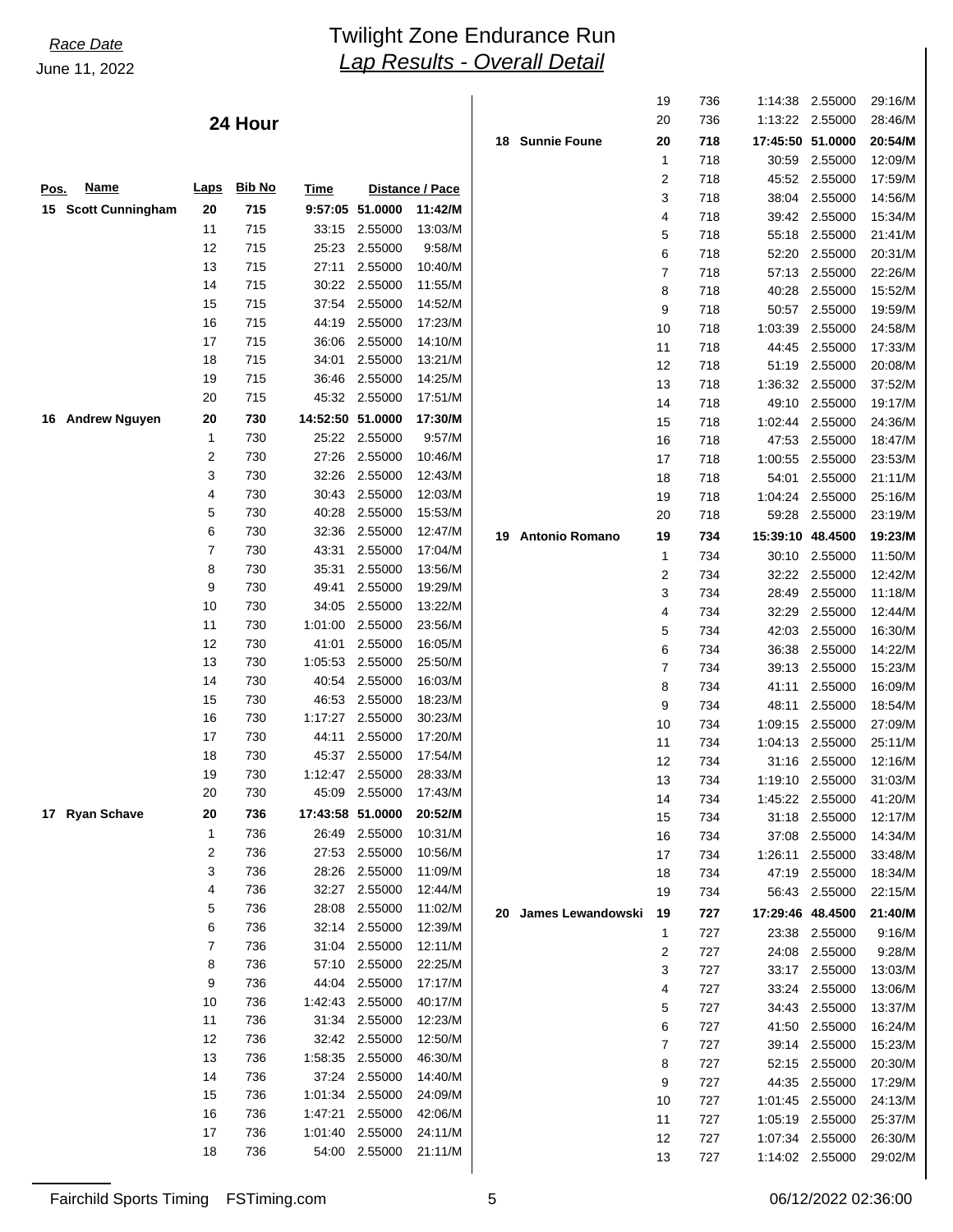### **24 Hour**

|      |                        |                |               |                  |                    |                 |                    | 13             | 721 | 46.05            | 2.55000         | 18:04/M |
|------|------------------------|----------------|---------------|------------------|--------------------|-----------------|--------------------|----------------|-----|------------------|-----------------|---------|
|      |                        |                |               |                  |                    |                 |                    | 14             | 721 | 42:31            | 2.55000         | 16:41/M |
|      |                        |                |               |                  |                    |                 | 24 Olivia Peter    | 13             | 733 |                  | 9:57:48 33.1500 | 18:02/M |
| Pos. | <u>Name</u>            | <b>Laps</b>    | <b>Bib No</b> | Time             |                    | Distance / Pace |                    | 1              | 733 |                  | 29:16 2.55000   | 11:29/M |
| 20   | James Lewandowski 19   |                | 727           | 17:29:46 48.4500 |                    | 21:40/M         |                    | 2              | 733 |                  | 29:45 2.55000   | 11:40/M |
|      |                        | 14             | 727           |                  | 2:04:27 2.55000    | 48:48/M         |                    | 3              | 733 | 29:11            | 2.55000         | 11:27/M |
|      |                        | 15             | 727           |                  | 47:04 2.55000      | 18:28/M         |                    | 4              | 733 |                  | 41:18 2.55000   | 16:12/M |
|      |                        | 16             | 727           |                  | 1:11:05 2.55000    | 27:53/M         |                    | 5              |     | 32:08            | 2.55000         | 12:36/M |
|      |                        | 17             | 727           |                  | 47:38 2.55000      | 18:41/M         |                    |                | 733 |                  |                 |         |
|      |                        | 18             | 727           |                  | 1:32:09 2.55000    | 36:08/M         |                    | 6              | 733 |                  | 37:32 2.55000   | 14:43/M |
|      |                        | 19             | 727           |                  | 1:11:30 2.55000    | 28:03/M         |                    | 7              | 733 | 36:44            | 2.55000         | 14:25/M |
| 21   | Jim Zittel             | 16             | 746           | 23:34:40 40.8000 |                    | 34:40/M         |                    | 8              | 733 |                  | 58:15 2.55000   | 22:51/M |
|      |                        |                |               |                  |                    |                 |                    | 9              | 733 | 1:13:23          | 2.55000         | 28:47/M |
|      |                        | $\mathbf{1}$   | 746           |                  | 55:10 2.55000      | 21:38/M         |                    | 10             | 733 | 1:19:24 2.55000  |                 | 31:09/M |
|      |                        | 2              | 746           | 48:44            | 2.55000            | 19:07/M         |                    | 11             | 733 | 59:58            | 2.55000         | 23:31/M |
|      |                        | 3              | 746           | 49:28            | 2.55000            | 19:24/M         |                    | 12             | 733 |                  | 55:05 2.55000   | 21:36/M |
|      |                        | 4              | 746           | 49:06            | 2.55000            | 19:15/M         |                    | 13             | 733 |                  | 35:42 2.55000   | 14:00/M |
|      |                        | 5              | 746           | 53:43            | 2.55000            | 21:04/M         | 25 Scott Millman   | 13             | 729 | 10:16:51 33.1500 |                 | 18:36/M |
|      |                        | 6              | 746           | 54:19            | 2.55000            | 21:18/M         |                    | $\mathbf 1$    | 729 |                  | 29:31 2.55000   | 11:35/M |
|      |                        | $\overline{7}$ | 746           | 54:49            | 2.55000            | 21:30/M         |                    | 2              | 729 |                  | 32:24 2.55000   | 12:42/M |
|      |                        | 8              | 746           | 55:53            | 2.55000            | 21:55/M         |                    | 3              | 729 |                  | 41:34 2.55000   | 16:18/M |
|      |                        | 9              | 746           | 55:17            | 2.55000            | 21:41/M         |                    | 4              | 729 |                  | 38:16 2.55000   | 15:00/M |
|      |                        | 10             | 746           | 54:40            | 2.55000            | 21:26/M         |                    | 5              | 729 |                  | 39:15 2.55000   | 15:24/M |
|      |                        | 11             | 746           | 1:15:43          | 2.55000            | 29:42/M         |                    | 6              | 729 |                  | 53:32 2.55000   | 21:00/M |
|      |                        | 12             | 746           | 1:04:54          | 2.55000            | 25:27/M         |                    | 7              | 729 | 47:53            | 2.55000         | 18:47/M |
|      |                        | 13             | 746           |                  | 1:08:03 2.55000    | 26:41/M         |                    | 8              | 729 |                  | 53:44 2.55000   | 21:04/M |
|      |                        | 14             | 746           | 1:09:10          | 2.55000            | 27:08/M         |                    | 9              | 729 |                  | 39:15 2.55000   | 15:24/M |
|      |                        | 15             | 746           | 9:05:59          | 2.55000            |                 |                    | 10             | 729 | 1:34:04 2.55000  |                 | 36:54/M |
|      |                        | 16             | 746           |                  | 59:34 2.55000      | 23:22/M         |                    |                |     |                  |                 |         |
|      | 22 Jeanette            | 15             | 737           | 17:43:28 38.2500 |                    | 27:48/M         |                    | 11             | 729 |                  | 59:50 2.55000   | 23:28/M |
|      |                        | 1              | 737           |                  | 36:34 2.55000      | 14:21/M         |                    | 12             | 729 |                  | 42:13 2.55000   | 16:34/M |
|      |                        | 2              | 737           |                  | 44:52 2.55000      |                 |                    | 13             | 729 |                  | 45:15 2.55000   | 17:45/M |
|      |                        |                |               |                  |                    | 17:36/M         | 26 Sally Miller    | 13             | 728 | 10:29:06 33.1500 |                 | 18:59/M |
|      |                        | 3              | 737           | 40:51            | 2.55000<br>2.55000 | 16:01/M         |                    | 1              | 728 | 32:39            | 2.55000         | 12:49/M |
|      |                        | 4              | 737           | 45:11            |                    | 17:44/M         |                    | $\overline{2}$ | 728 | 39:07            | 2.55000         | 15:21/M |
|      |                        | 5              | 737           |                  | 49:42 2.55000      | 19:30/M         |                    | 3              | 728 | 40:00            | 2.55000         | 15:41/M |
|      |                        | 6              | 737           |                  | 49:15 2.55000      | 19:19/M         |                    | 4              | 728 | 41:14            | 2.55000         | 16:10/M |
|      |                        | 7              | 737           |                  | 53:03 2.55000      | 20:48/M         |                    | 5              | 728 | 50:24            | 2.55000         | 19:46/M |
|      |                        | 8              | 737           |                  | 2:35:05 2.55000    | 60:49/M         |                    | 6              | 728 |                  | 46:12 2.55000   | 18:07/M |
|      |                        | 9              | 737           | 51:13            | 2.55000            | 20:05/M         |                    | 7              | 728 | 55:38            | 2.55000         | 21:49/M |
|      |                        | 10             | 737           |                  | 1:35:24 2.55000    | 37:25/M         |                    | 8              | 728 | 55:47            | 2.55000         | 21:53/M |
|      |                        | 11             | 737           |                  | 46:09 2.55000      | 18:06/M         |                    | 9              | 728 | 55:50            | 2.55000         | 21:54/M |
|      |                        | 12             | 737           |                  | 1:08:37 2.55000    | 26:55/M         |                    | 10             | 728 | 52:58            | 2.55000         | 20:46/M |
|      |                        | 13             | 737           |                  | 1:39:06 2.55000    | 38:52/M         |                    | 11             | 728 | 50:59            | 2.55000         | 20:00/M |
|      |                        | 14             | 737           |                  | 1:21:55 2.55000    | 32:08/M         |                    | 12             | 728 | 55:31            | 2.55000         | 21:46/M |
|      |                        | 15             | 737           |                  | 2:26:24 2.55000    | 57:25/M         |                    | 13             | 728 | 52:41            | 2.55000         | 20:40/M |
| 23   | <b>Patrick Gilbert</b> | 14             | 721           |                  | 8:46:39 35.7000    | 14:45/M         | 27 Stephanie Vasko | 13             | 742 | 10:44:17 33.1500 |                 | 19:26/M |
|      |                        | 1              | 721           |                  | 29:27 2.55000      | 11:33/M         |                    | 1              | 742 | 33:13            | 2.55000         | 13:02/M |
|      |                        | 2              | 721           |                  | 29:03 2.55000      | 11:24/M         |                    | 2              | 742 | 37:07            | 2.55000         | 14:34/M |
|      |                        | 3              | 721           |                  | 29:35 2.55000      | 11:36/M         |                    | 3              | 742 |                  |                 |         |
|      |                        | 4              | 721           | 32:00            | 2.55000            | 12:33/M         |                    |                |     | 42:33            | 2.55000         | 16:41/M |
|      |                        | 5              | 721           | 32:06            | 2.55000            | 12:35/M         |                    | 4              | 742 | 39:46            | 2.55000         | 15:36/M |
|      |                        | 6              | 721           |                  | 32:46 2.55000      | 12:51/M         |                    | 5              | 742 | 46:22            | 2.55000         | 18:11/M |
|      |                        | 7              | 721           |                  | 39:37 2.55000      | 15:32/M         |                    | 6              | 742 | 48:55            | 2.55000         | 19:11/M |
|      |                        | 8              | 721           |                  | 42:15 2.55000      | 16:34/M         |                    | 7              | 742 | 58:02            | 2.55000         | 22:46/M |
|      |                        | 9              | 721           |                  | 38:43 2.55000      | 15:11/M         |                    | 8              | 742 | 48:11            | 2.55000         | 18:54/M |
|      |                        | 10             | 721           |                  | 45:08 2.55000      | 17:42/M         |                    | 9              | 742 | 1:05:38          | 2.55000         | 25:44/M |
|      |                        |                |               |                  |                    |                 |                    | 10             | 742 |                  | 56:53 2.55000   | 22:19/M |

 11 721 41:03 2.55000 16:06/M 12 721 46:14 2.55000 18:08/M